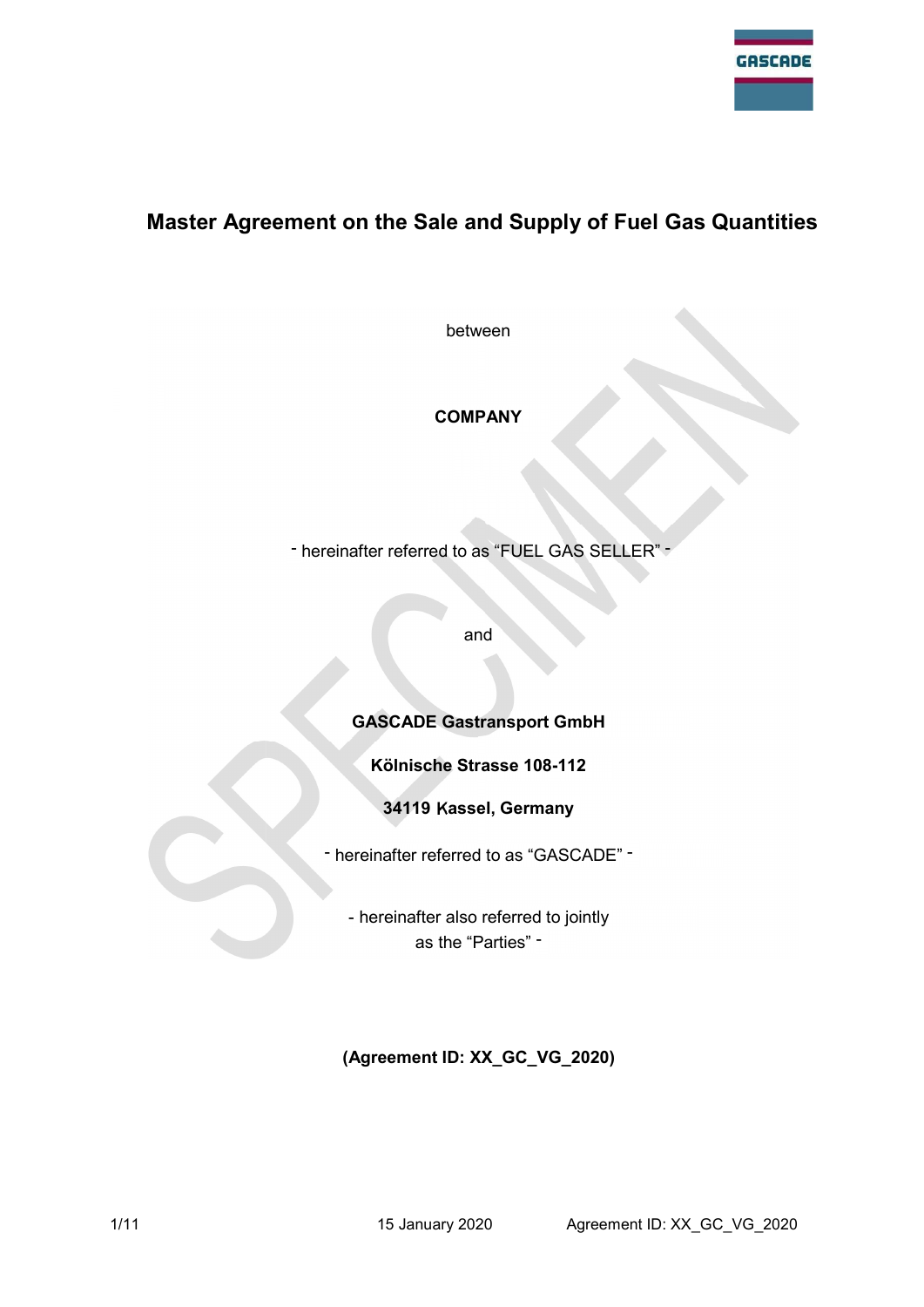# PART 1: GENERAL

#### Article 1: Subject matter of this Master Agreement

This Master Agreement defines the general arrangements for the sale, supply and balancing of fuel gas quantities to GASCADE. The Parties shall define the details of the sale and delivery of fuel gas by the FUEL GAS SELLER in the individual agreement attached as an annex to the master agreement. The fuel gas quantities shall be procured by the FUEL GAS SELLER in its own name and on its own account and sold to GASCADE. GASCADE shall order the required fuel gas quantities from the FUEL GAS SELLER. The FUEL GAS SELLER shall provide the ordered fuel gas quantities in the GASPOOL market area and GASCADE shall take delivery of the ordered fuel gas quantities at the handover point.

#### Article 2: Definitions

- (1) The terms used shall have the following meanings:
	- 1. "Invitation to tender conditions" denotes the terms and conditions for the invitation to tender for the procurement and supply of fuel gas quantities issued by GASCADE Gastransport GmbH in the version dated 15 January 2020.
	- 2. "Individual agreement" denotes Annex 1 to the Master Agreement defining the terms and conditions for the supply and pricing of fuel gas quantities.
	- 3. "GASPOOL" denotes GASPOOL Balancing Services GmbH.
	- 4. "GASPOOL hub" denotes the virtual trading point in the GASPOOL market area.
	- 5. "Handling fee" denotes the charge levied for a specified delivery point on top of the spot price.
	- 6. "Gas day" denotes the period of time from 6:00 a.m. CET on a calendar day to 6:00 a.m. CET of the next calendar day.
	- 7. "CET" denotes the statutory time in Germany.
	- 8. "Spot price" denotes the final settlement price on PEGAS in accordance with Article 7 (2).
	- 9. "Business days" denotes all days that are not a Saturday or Sunday or a public holiday in at least one federal state of Germany.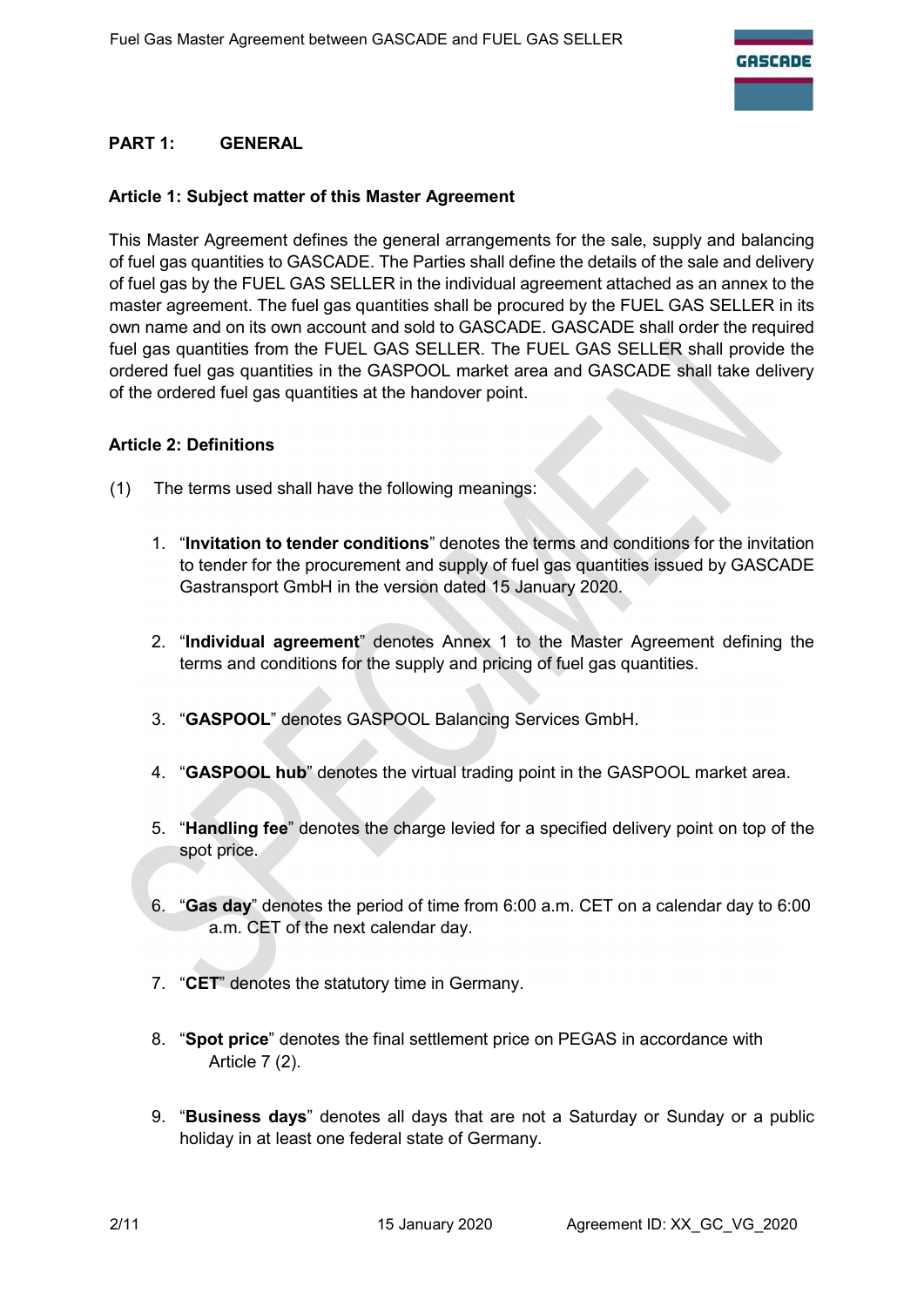

- 10. "Individual order" denotes Annex 2 and the binding order placed by GASCADE for an individual fuel gas quantity in accordance with Article 5.
- (2) Terms used in the singular shall also include the plural, except where expressly otherwise stated or where the context otherwise requires. Terms not defined herein shall have the meanings indicated by the Energy Industry Act (EnWG) of 7 July 2005 and the Gas Network Access Ordinance (GasNZV) of 3 September 2010 in the version from time to time in force. All references to time relate to CET.

# PART 2: ORDERING FUEL GAS QUANTITIES

#### Article 3: Obligations of the Parties, transfer of ownership and passage of risk

- (1) The FUEL GAS SELLER shall be obliged to provide and hand over to GASCADE a fuel gas quantity ordered in accordance with Article 5 at the GASPOOL hub as the agreed handover or takeover point. The FUEL GAS SELLER shall be at liberty to acquire the ordered fuel gas quantities at the respective trading point or make them available at the handover or takeover point from another source.
- (2) GASCADE shall be obliged to take over a fuel gas quantity that has been ordered in accordance with Article 5 and provided at the handover or takeover point agreed in Article 6 and to pay the FUEL GAS SELLER the fee as defined in Article 7.
- (3) The Parties shall be bound by the rights and obligations in the respective individual order.
- (4) Ownership of the fuel gas quantities and risk for them shall be transferred at the start of the hour that has definitively been allocated by the market area manager GASPOOL.

#### Article 4: Contents of the individual agreement to the Master Agreement

- (1) The individual agreement provides the basis for the sale and supply of fuel gas quantities by the FUEL GAS SELLER, but does not obligate GASCADE to place an individual order in accordance with Article 5. The individual agreement must contain at least the following information (cf. Annex 1):
	- The company name of the FUEL GAS SELLER
	- The contact data of the Parties for handling an individual order
	- Balancing group or shipper code
	- Reference to the respective Master Agreement
	- Designation of the delivery point
	- Details of the reference price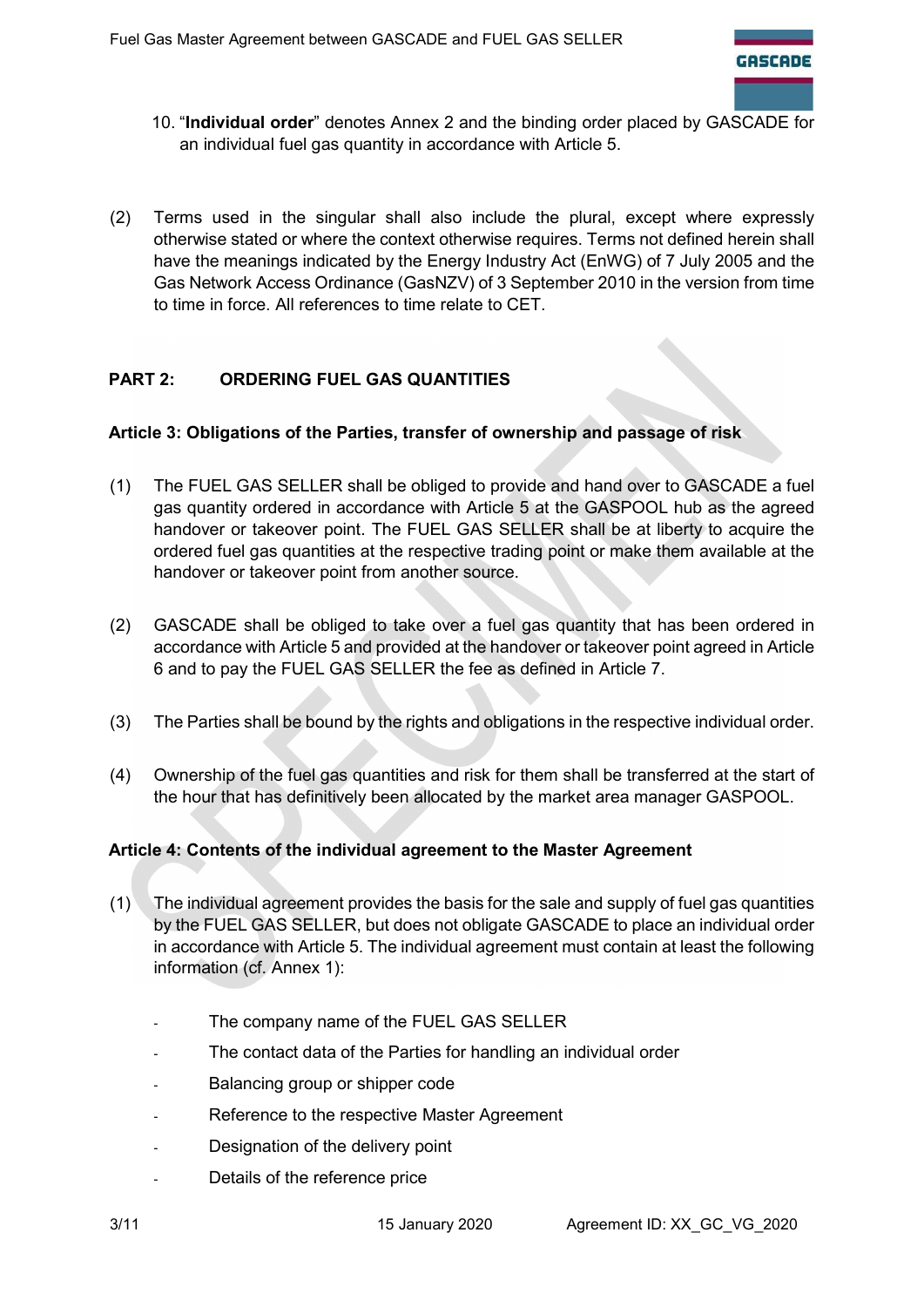- Details of any handling fee
- (2) The Parties shall be obliged to notify each other about changes to the contact and handling data defined in the individual agreement, in writing and in good time with a period of notice of ten (10) business days.
- (3) The FUEL GAS SELLER must have been admitted as a bidder in accordance with Section 2 (9) of the invitation to tender conditions before an individual agreement under this Master Agreement can be concluded.

## Article 5: Contents of an individual order

An individual order must contain at least the following information (cf. Annex 2):

- The contact data of the Parties for handling the respective individual order
- The Master Agreement ID
- The individual order ID
- Designation of the delivery point and the spot market product
- The balancing group or the shipper code for transfer at the GASPOOL hub
- The hourly quantities on the delivery day and the delivery period as defined in Article 8

#### Article 6: Handover or takeover point

Fuel gas quantities shall be handed over to GASCADE at the GASPOOL hub.

#### Article 7: Fee

- (1) The fee to be paid by GASCADE to the FUEL GAS SELLER shall comprise a quantitybased fee per ordered and provided MWh of fuel gas in accordance with Section (2) of this Article 7 and a handling fee in accordance with Section (4) of this Article 7.
- (2) The quantity-based fee shall be as derived from the finally published European Gas Spot Index (EGSI) for GASPOOL on PEGAS (www.powernext.com/spot-market-data) for the gas day in question.
- (3) If the spot price for the gas day used in accordance with Section (2) of this Article 7 is not published or is not published in a comparable manner, the Parties shall reach a different arrangement that corresponds as closely as possible to the economic rationale of the provisions on pricing.
- (4) The handling fee shall be in euros per ordered and provided MWh of fuel gas in accordance with the individual agreement (Annex 1).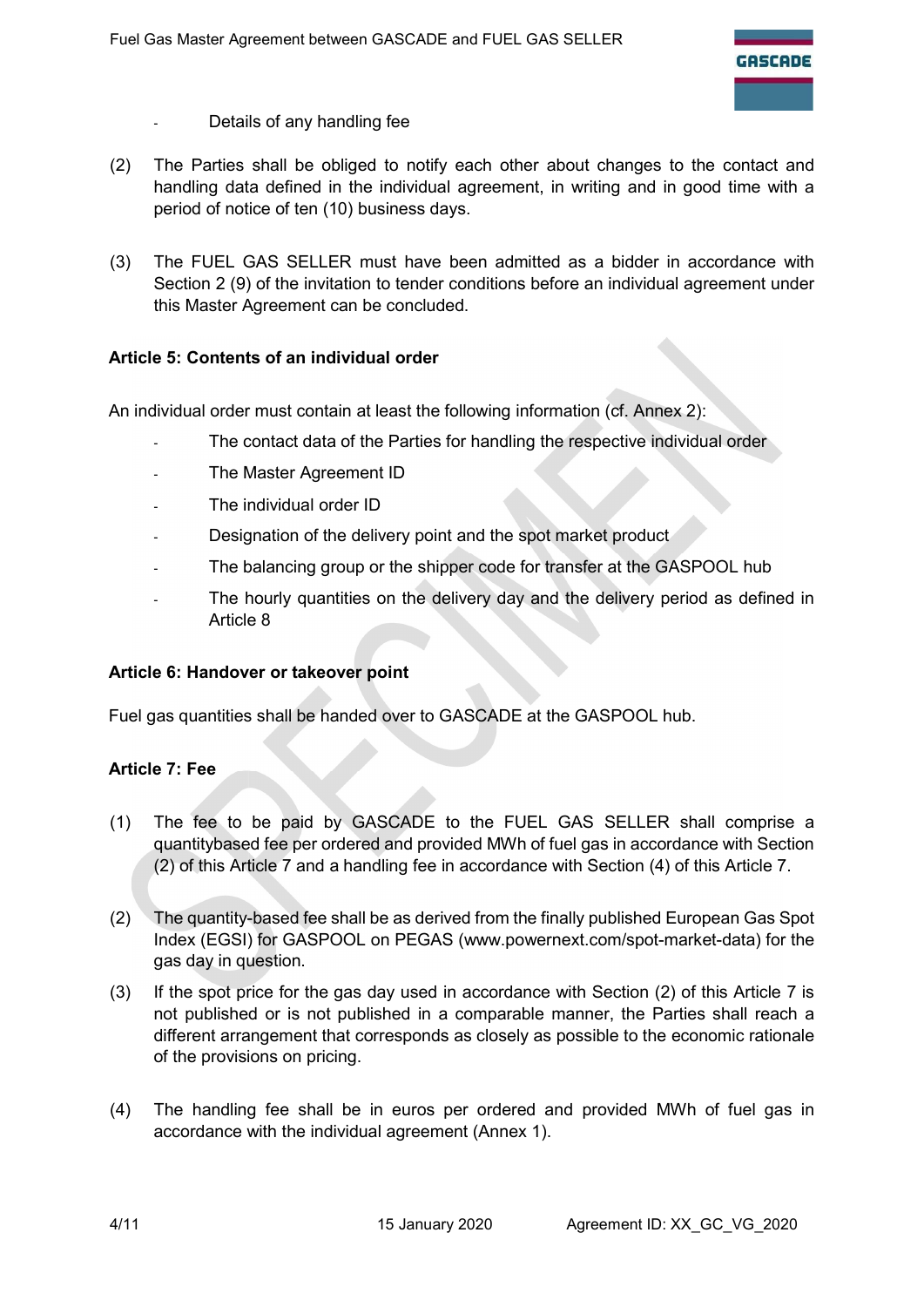## Article 8: Gas quantity and period of time

- (1) The fuel gas quantity ordered by GASCADE is specified in MWh/h.
- (2) The individual order shall comprise a PEGAS spot market product in the form of a daily band.
- (3) The individual orders and provision shall be carried out with the same hourly quantities of 10 MWh or a multiple of 10 MWh. If GASCADE orders smaller hourly quantities, the FUEL GAS SELLER is required to supply these quantities to the best of its ability.
- (4) The maximum hourly quantity per individual order shall be 450 MWh.
- (5) The delivery period for which the fuel gas quantities are ordered shall commence at 6:00 a.m. on the specified start date and end at 6:00 a.m. on the specified end date. The standard trading products at the trading point in question must be taken into account in selection of the period of time between the start date and the end date.

## Article 9: Placement and confirmation of orders

- (1) If GASCADE requires a fuel gas quantity, GASCADE shall submit to the FUEL GAS SELLER a binding individual order for each gas day. Individual orders for the next gas day must be placed by e-mail by no later than 11:00 a.m. GASCADE shall place orders for the subsequent weekend and next Monday by no later than the Friday. Before nationwide public holidays in Germany, the order shall be placed for the public holiday and the next gas day.
- (2) The FUEL GAS SELLER shall confirm receipt of an individual order by returning the countersigned individual order by e-mail to the agreed GASCADE contact person by no later than 2:00 p.m. on the business day. If GASCADE does not receive any confirmation by 2:00 p.m., the Parties shall consult and agree over the phone. The return of the countersigned individual order by e-mail by the FUEL GAS SELLER to GASCADE serves solely as confirmation. The agreement is already concluded upon receipt of the individual orders by the FUEL GAS SELLER. By way of derogation, the agreement shall be formed in the case of Section 8 (3) sentence 2 only after receipt of the countersigned individual order of the FUEL GAS SELLER by GASCADE in accordance with sentence 1.
- (3) The right of GASCADE to place an individual order with the FUEL GAS SELLER shall end when the agreement ends in accordance with Article 22 (2).

#### Article 10: Formation of an individual agreement

An individual agreement as an annex to the Master Agreement shall be formed after GASCADE has signed the individual agreement in accordance with the annex that has been sent and signed by the FUEL GAS SELLER in duplicate. The FUEL GAS SELLER shall receive a copy of the individual agreement that has been signed by GASCADE. It can be sent by post or email.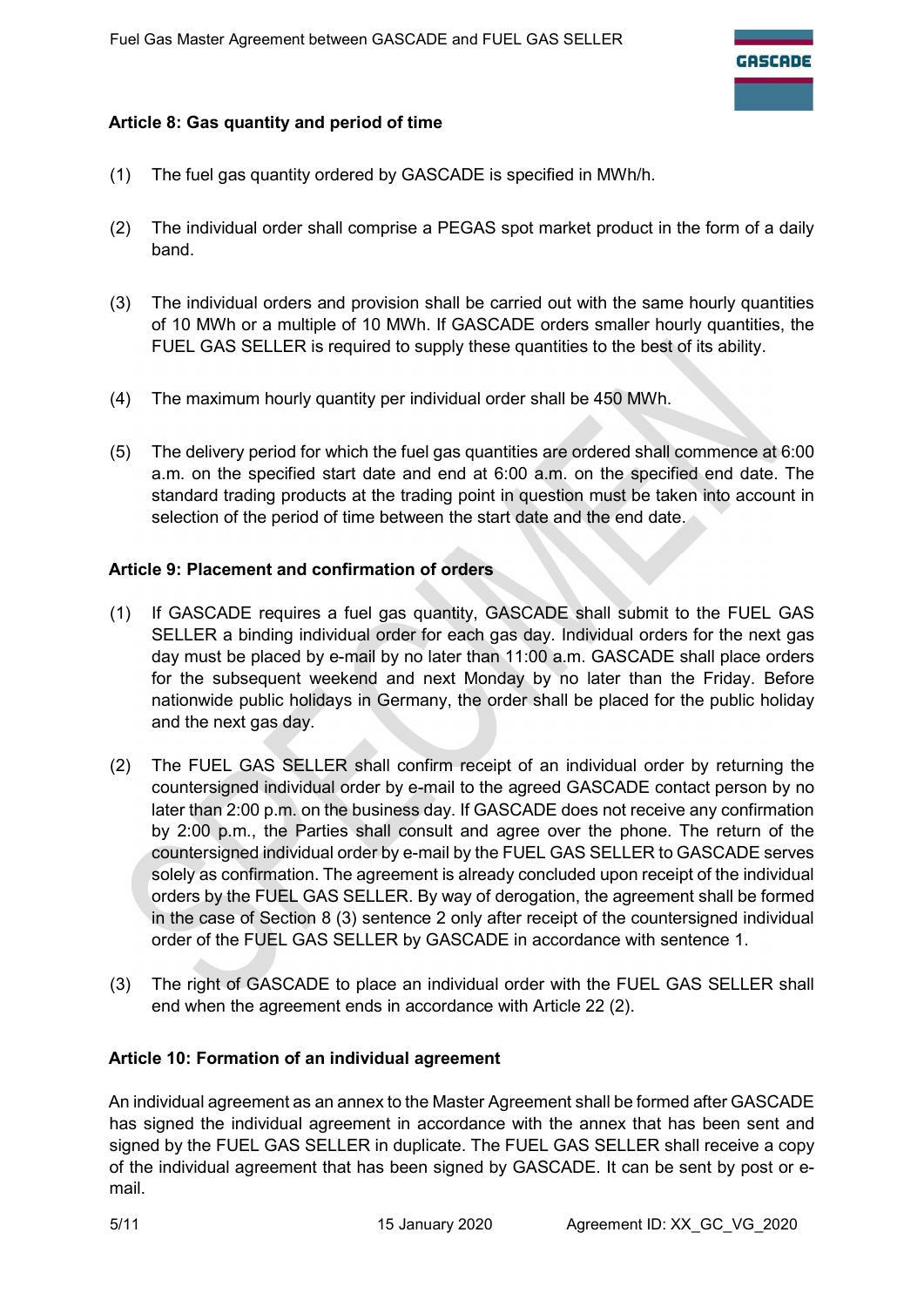# PART 3: GENERAL PROVISIONS

#### Article 11: Taxes

- (1) The fees specified in this Master Agreement, the individual agreement or individual orders based thereon shall be net fees; value-added tax at the applicable rate shall be charged separately on top of them.
- (2) If energy tax is incurred on natural gas ("natural gas tax"), it shall be disclosed separately at the statutory rate and additionally invoiced.

## Article 12: Invoicing and payment

- (1) The FUEL GAS SELLER shall invoice GASCADE monthly for the resultant fees in accordance with Article 7 (2) and (4) for the ordered and provided fuel gas quantities, taking into account Article 11 and with the total sum rounded to two (2) decimal places. Invoices shall be sent to the following e-mailbox: rechnungen@gascade.de
- (2) GASCADE shall pay the invoice no later than twenty (20) business days after receiving it. The payment shall be made by bank transfer of the amount in question being to an account of the FUEL GAS SELLER to be specified on the invoice.
- (3) In the event of invoicing for the month of December, this shall take place on 1 December 2020 by means of a preliminary invoice that the FUEL GAS SELLER provides on the basis of forecast prices and quantities to be agreed with OGT. In the January of the following year, a final invoice shall be issued with the actual quantities and prices for the month of December.
- (4) Offsetting claims against the FUEL GAS SELLER or asserting a right of retention is only permissible if the claims are undisputed or an enforceable judgement has been rendered in respect of them.
- (5) The place of performance for payments is the administrative office of the FUEL GAS SELLER.

#### Article 13: Violation of contractual obligations and termination for good cause

(1) If, after GASCADE has called off fuel gas on time, the FUEL GAS SELLER fails to fulfil its contractual obligations in full or in part (in particular its obligations from the underlying individual order) and the FUEL GAS SELLER is to blame for that, GASCADE shall be discharged from its obligation to pay for the affected fuel gas quantities. GASCADE shall be authorised, without the need for further warning, to reject further fulfilment and to replace the gas quantities with quantities from other FUEL GAS SELLERS. The right of GASCADE to claim damages shall remain unaffected.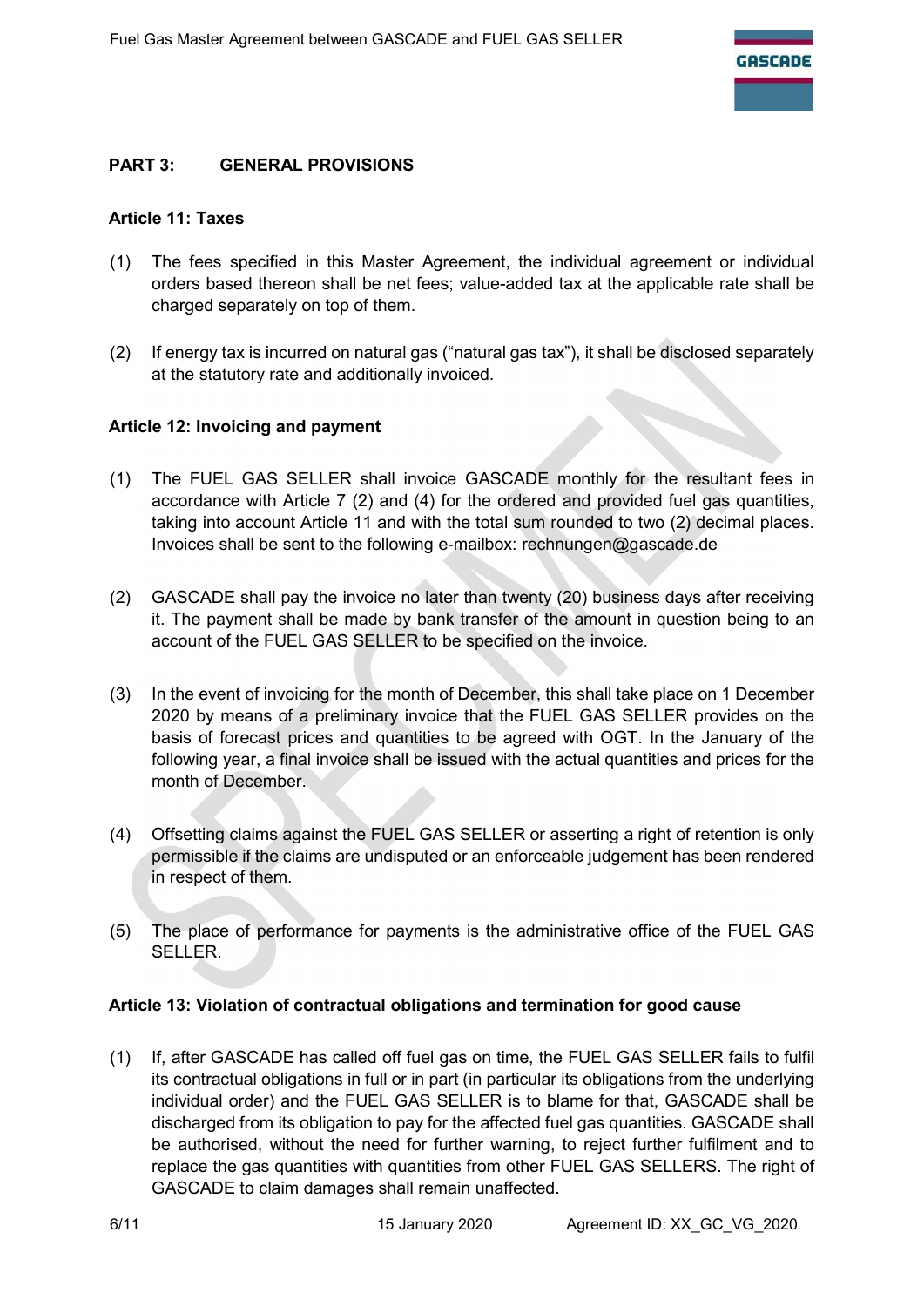- (2) This Master Agreement and its associated individual agreement can be terminated extraordinarily for good cause. Grounds for good cause shall include in particular:
	- a) a Party repeatedly violates its contractual obligations;
	- b) execution is levied on the assets of the other Party and is not averted within three (3) months.

Good cause in relation to the FUEL GAS SELLER shall also include if admission as a bidder has been withdrawn from the FUEL GAS SELLER in accordance with Section 2 (3) and Section 2 (9) Subsection 2 of the invitation to tender conditions.

(3) Measures defined in (2) of this Article 13 shall not be valid unless given in writing.

## Article 14: Force majeure and impediments to performance

- (1) The Parties shall be released from fulfilling their obligations if and to the extent they are prevented from fulfilling them due to force majeure or circumstances over which they have no control and which it would be unreasonable for them to avert considering the quid pro quo, even applying the due care and technical and economic means that can reasonably be expected. They shall include in particular, but not exhaustively:
	- disruptions to delivery and procurement due to strikes,
	- lockouts,
	- legislative acts,
	- official measures,
	- power outage,
	- natural disasters.
	- terrorist attacks,
	- outage of communications connections, and
	- disruptions to operations, defects, and necessary repairs, but not the impossibility of paying money.
- (2) The Party affected by force majeure shall notify the other Party immediately and inform it of the anticipated duration of the force majeure. The affected Party will use all technically possible and economically reasonable means to ensure that the requirements to fulfil this Master Agreement and the individual agreement, including the individual orders, are restored.
- (3) Irrespective of (1) of this Article 14, the Parties shall be released from fulfilling their obligations under this Master Agreement, including the associated individual orders, if work to maintain the pipeline system or measures to build new or modify or expand existing facilities or to build new facilities (such as gas pressure regulating and metering stations, compressors, etc.) mean that GASCADE is not able to fulfil its obligations from the concluded grid access contracts.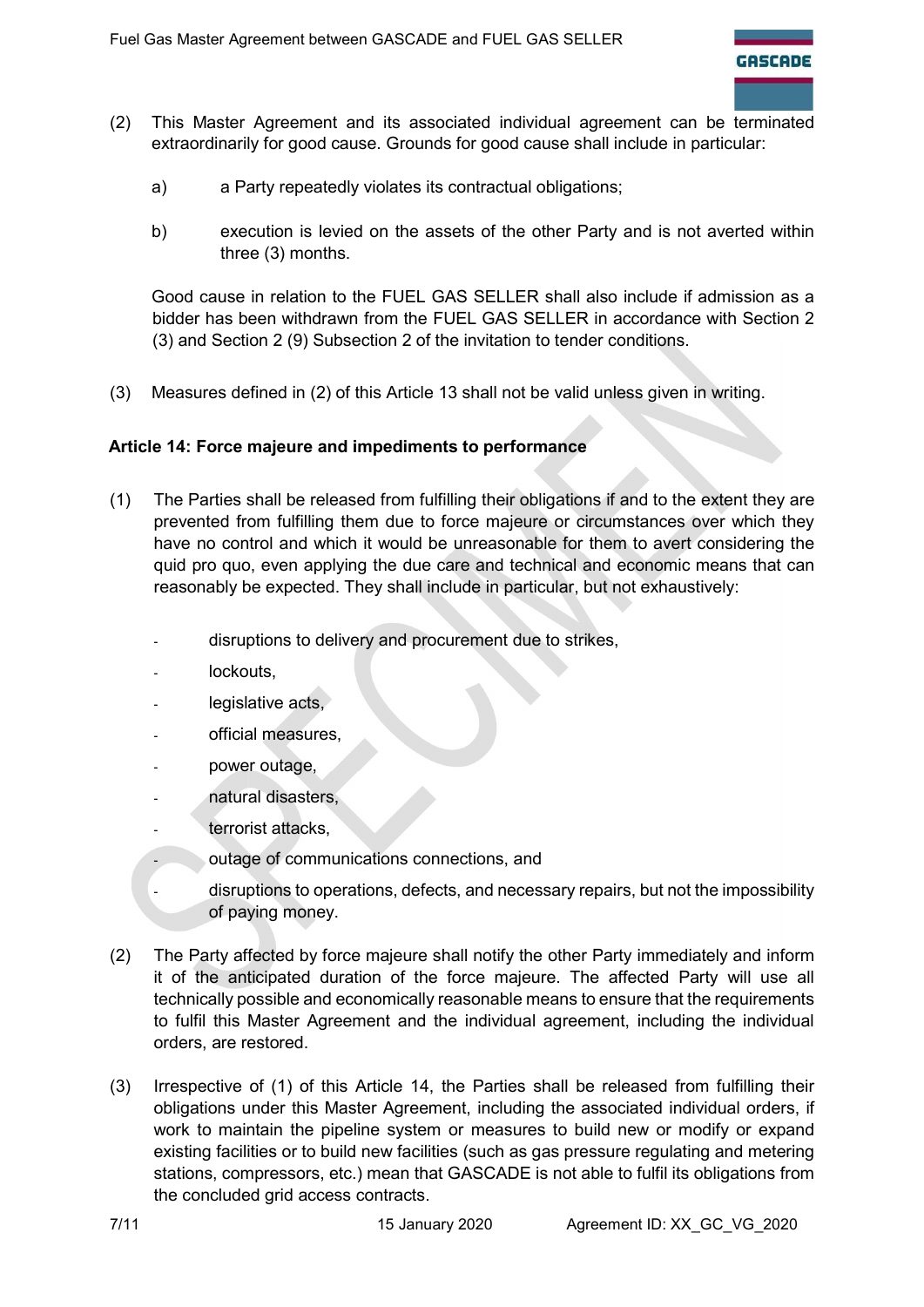(4) Article 16 (2) of the Energy Industry Act (EnWG) shall not be affected.

# Article 15: Liability

- (1) The Parties shall be liable without limitation for injury to life, body or health through fault on their own part and on the part of their own subcontractors and legal representatives; "fault" here shall denote intent and and type of negligence. The Parties shall furthermore be liable without limitation for loss or damage due to breach of obligations caused with intent or through gross negligence on the part of the Parties themselves, their subcontractors or their legal representatives.
- (2) In cases of simple negligence, the Parties shall be liable only for loss or damage arising from the breach of contractual obligations that must be fulfilled to ensure proper implementation of the agreement and on the fulfilment of which the Party may usually rely (cardinal obligations). The Parties' liability shall be limited to loss or damage that is typical of the agreement and was foreseeable when the agreement was concluded.
- (3) GASCADE shall not be liable for financial loss caused by measures under Article 16 (2) of the Energy Industry Act (EnWG). In particular, measures under Section 16 (2) of the Energy Industry Act (EnWG) include measures taken to ensure fuel gas supplies to domestic customers under Section 53 a of the Energy Industry Act (EnWG).
- (4) The provision in Section 5 of the Gas Network Access Ordinance (GasNZV) shall not be affected.
- (5) Liability of the Parties under peremptory provisions of the Third Party Liability Act (Haftpflichtgesetz) and other legal provisions shall remain unaffected.
- (6) Sections (1) to (5) of this Article 15 shall also apply in favour of employees and agents of GASCADE. With the exception of Sections (3) and (4) of this article, this shall also apply mutatis mutandis to the FUEL GAS SELLER.

#### Article 16: Confidentiality and data protection

- (1) Subject to the provisions of Section (2) of this Article 16, the Parties shall treat confidentially the content of this Master Agreement and the individual agreement, including the individual orders, and all information which they obtain in connection with the Master Agreement, individual agreement and individual orders (hereinafter referred to as "confidential information") and shall not disclose such confidential information or make it accessible to third parties without the prior written consent of the Party affected. The Parties undertake to use the confidential information exclusively for the purpose of performing the Master Agreement, individual agreement and individual orders.
- (2) Either Party shall be entitled to disclose without the written consent of the other Party any confidential information obtained from the other Party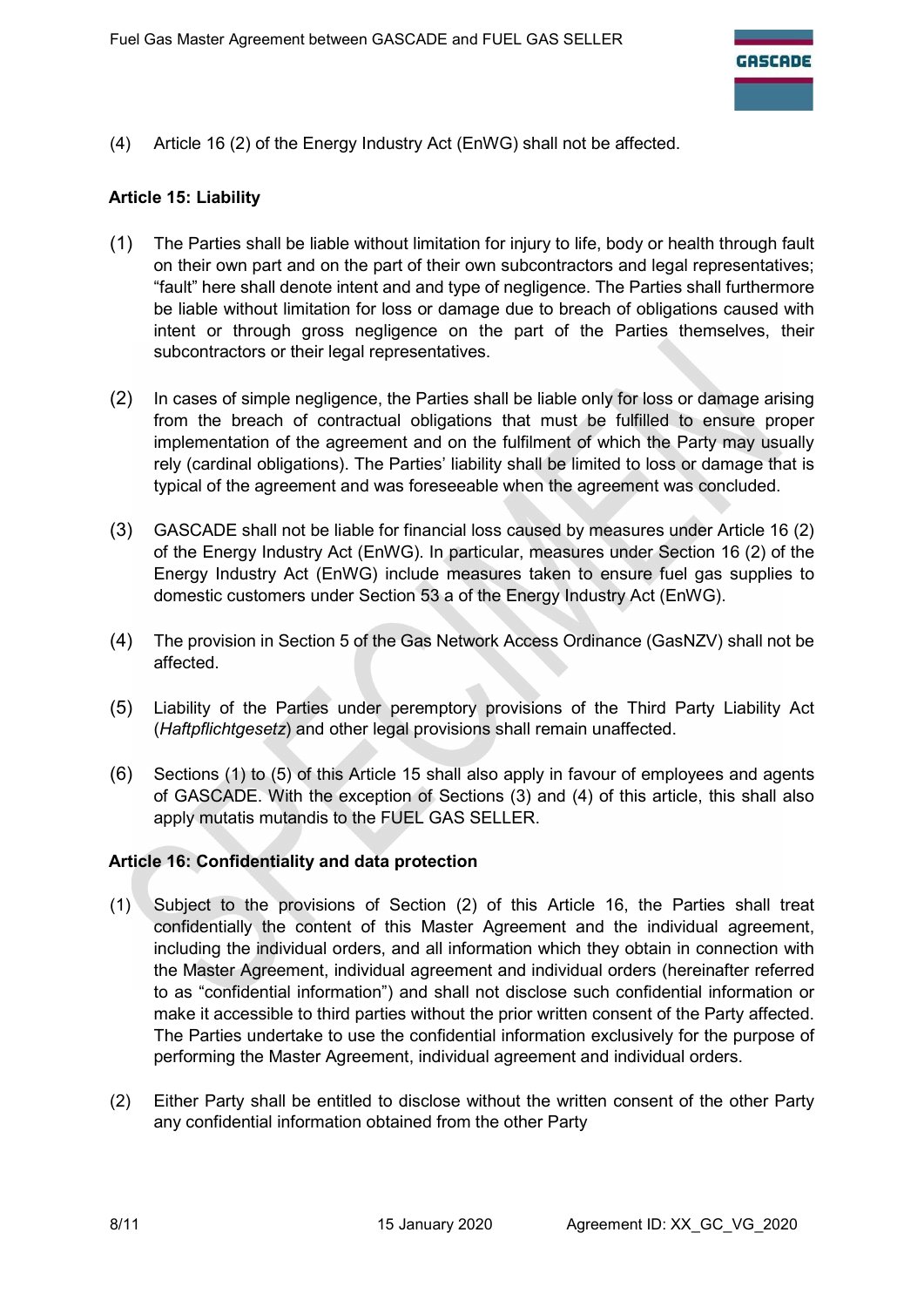- a) to an affiliated company as defined in Article 15 of the Stock Corporation Act (AktG), provided that such a company is likewise obligated to maintain confidentiality,
- b) to its representatives, consultants, banks and insurers if and to the extent that disclosure is needed for proper performance of the contractual obligations and such persons or companies have undertaken to treat such information confidentially prior to the receipt thereof or are under a professional secrecy obligation in respect of such information; or
- c) to the extent that the confidential information
	- was legitimately known to the Party receiving the information at the time it was obtained from the other Party;
	- was already in the public domain or becomes publicly available other than through an act or omission of the receiving Party; or
	- has to be disclosed by a Party due to a statutory provision or a court or official order or a request of the regulatory authorities.
- (3) The obligation to maintain confidentiality shall remain in force for a period of two (2) years after the expiry or termination of the Master Agreement.
- (4) GASCADE shall be entitled to transmit billing and contractual data to third parties in so far as and as long as necessary for proper performance of this Master Agreement, the individual agreement or the individual orders. The FUEL GAS SELLER hereby declares its acceptance of automated data processing by GASCADE or by a company commissioned by GASCADE in accordance with the provisions of data protection laws.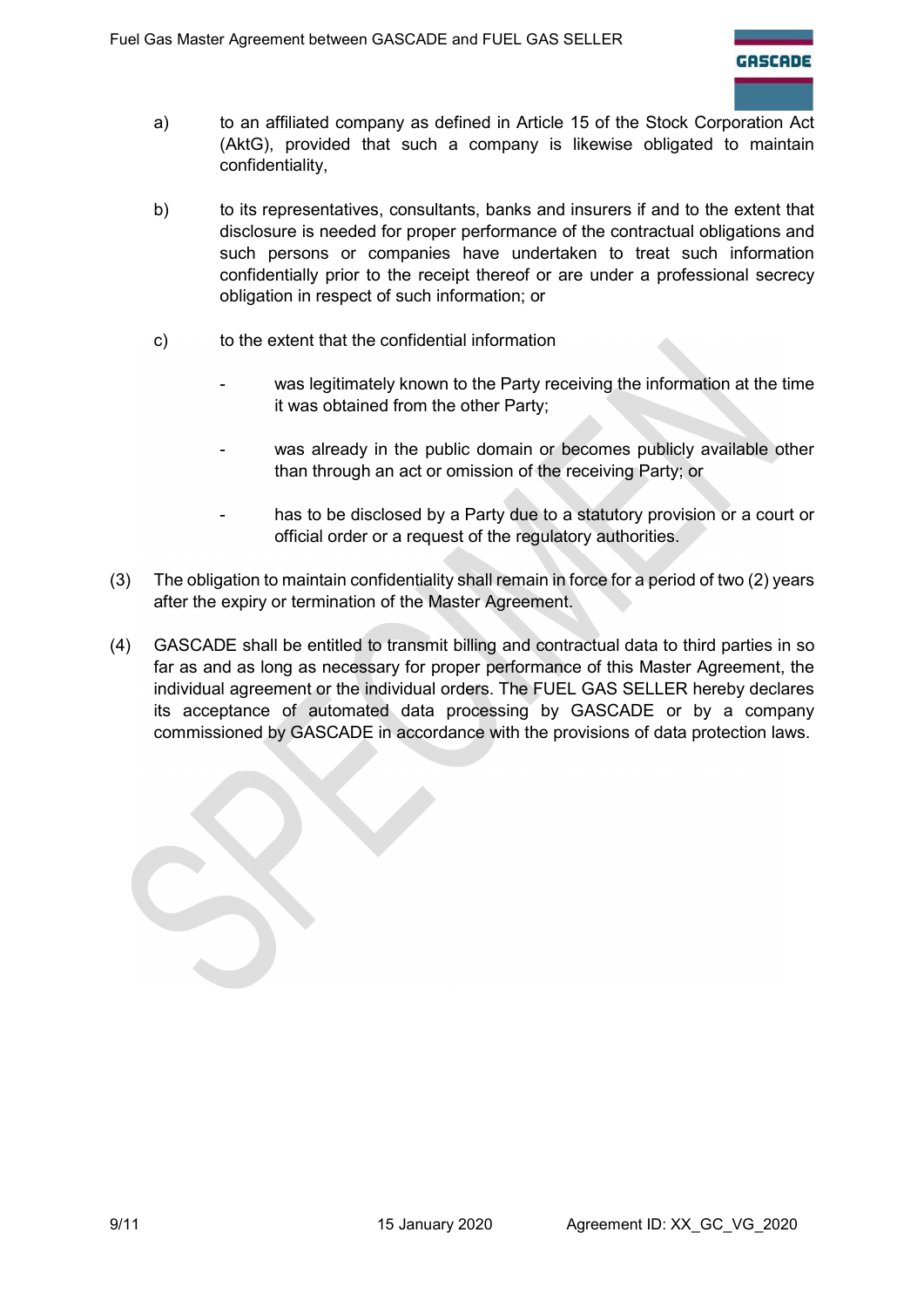# Article 17: Legal succession

- (1) Either Party shall be authorised to assign the rights and obligations under this Master Agreement or the individual agreement, including the associated individual orders, to a third party. The consent of the other Party shall be required for any such assignment. Said consent shall be denied only if the third party cannot reliably guarantee that this Master Agreement or the individual agreement, including the associated individual orders, will be fulfilled or if there is good cause to justify refusing said consent.
- (2) The consent of the FUEL GAS SELLER shall not be required if GASCADE assigns the rights and obligations under this Master Agreement or the individual agreement, including the associated individual orders, to a company affiliated with GASCADE as defined in Article 15 of the Stock Corporation Act (AktG).
- (3) Section (2) of this Article 17 shall apply mutatis mutandis if GASCADE transfers network operation to a third party.
- (4) The consent of the GASCADE shall not be required if the FUEL GAS SELLER assigns the rights and obligations under this Master Agreement or the individual agreement, including the associated individual orders, to a company that is affiliated with the FUEL GAS SELLER as defined in Article 15 of the Stock Corporation Act (AktG) and that fulfils the requirements specified in the invitation to tender conditions.

#### Article 18: Loyalty

If, during the term of this Master Agreement, the individual agreement or the associated individual orders, the economic, legal and/or technical circumstances under which the contractual provisions were agreed change so significantly that a Party can no longer be reasonably expected to continue to abide by the contractual provisions because the Parties' intentions of achieving a fair balance between their mutual economic interests can no longer be fulfilled, the Party in question can demand that the contractual provisions be modified to reflect the change in circumstances.

# Article 19: Severability clause

- (1) If one or more of the provisions of this Master Agreement, the individual agreement or the associated individual orders are or become invalid or unenforceable, that shall not affect the other provisions or the existence or continuation of this Master Agreement, the individual agreement and the associated individual orders.
- (2) The Parties shall be obliged to replace the invalid or unenforceable provision with a new, valid and enforceable agreement which, in terms of economic success, is as similar as possible to said provision and which is valid at the time of said provision's invalidity or unenforceability.